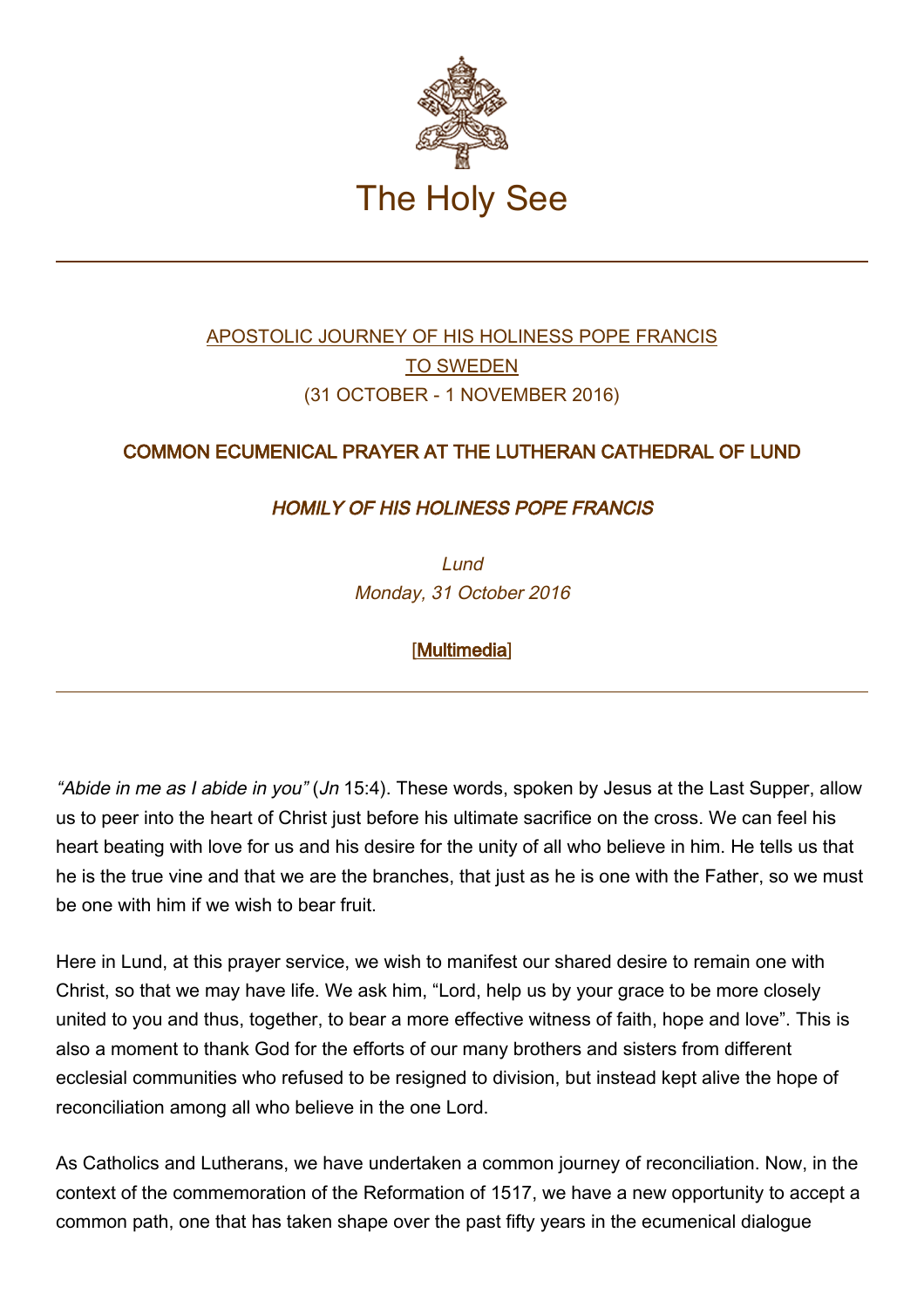between the Lutheran World Federation and the Catholic Church. Nor can we be resigned to the division and distance that our separation has created between us. We have the opportunity to mend a critical moment of our history by moving beyond the controversies and disagreements that have often prevented us from understanding one another.

Jesus tells us that the Father is the "vinedresser" (cf. v. 1) who tends and prunes the vine in order to make it bear more fruit (cf. v. 2). The Father is constantly concerned for our relationship with Jesus, to see if we are truly one with him (cf. v. 4). He watches over us, and his gaze of love inspires us to purify our past and to work in the present to bring about the future of unity that he so greatly desires.

We too must look with love and honesty at our past, recognizing error and seeking forgiveness, for God alone is our judge. We ought to recognize with the same honesty and love that our division distanced us from the primordial intuition of God's people, who naturally yearn to be one, and that it was perpetuated historically by the powerful of this world rather than the faithful people, which always and everywhere needs to be guided surely and lovingly by its Good Shepherd. Certainly, there was a sincere will on the part of both sides to profess and uphold the true faith, but at the same time we realize that we closed in on ourselves out of fear or bias with regard to the faith which others profess with a different accent and language. As Pope John Paul II said, "We must not allow ourselves to be guided by the intention of setting ourselves up as judges of history but solely by the motive of understanding better what happened and of becoming messengers of truth" (Letter to Cardinal Johannes Willebrands, President of the Secretariat for Christian Unity, 31 October 1983). God is the vinedresser, who with immense love tends and protects the vine; let us be moved by his watchful gaze. The one thing he desires is for us to abide like living branches in his Son Jesus. With this new look at the past, we do not claim to realize an impracticable correction of what took place, but "to tell that history differently" (LUTHERAN-ROMAN CATHOLIC COMMISSION ON UNITY, From Conflict to Communion, 17 June 2013, 16).

Jesus reminds us: "Apart from me, you can do nothing" (v. 5). He is the one who sustains us and spurs us on to find ways to make our unity ever more visible. Certainly, our separation has been an immense source of suffering and misunderstanding, yet it has also led us to recognize honestly that without him we can do nothing; in this way it has enabled us to understand better some aspects of our faith. With gratitude we acknowledge that the Reformation helped give greater centrality to sacred Scripture in the Church's life. Through shared hearing of the word of God in the Scriptures, important steps forward have been taken in the dialogue between the Catholic Church and the Lutheran World Federation, whose fiftieth anniversary we are presently celebrating. Let us ask the Lord that his word may keep us united, for it is a source of nourishment and life; without its inspiration we can do nothing.

The spiritual experience of Martin Luther challenges us to remember that apart from God we can do nothing. "How can I get a propitious God?" This is the question that haunted Luther. In effect,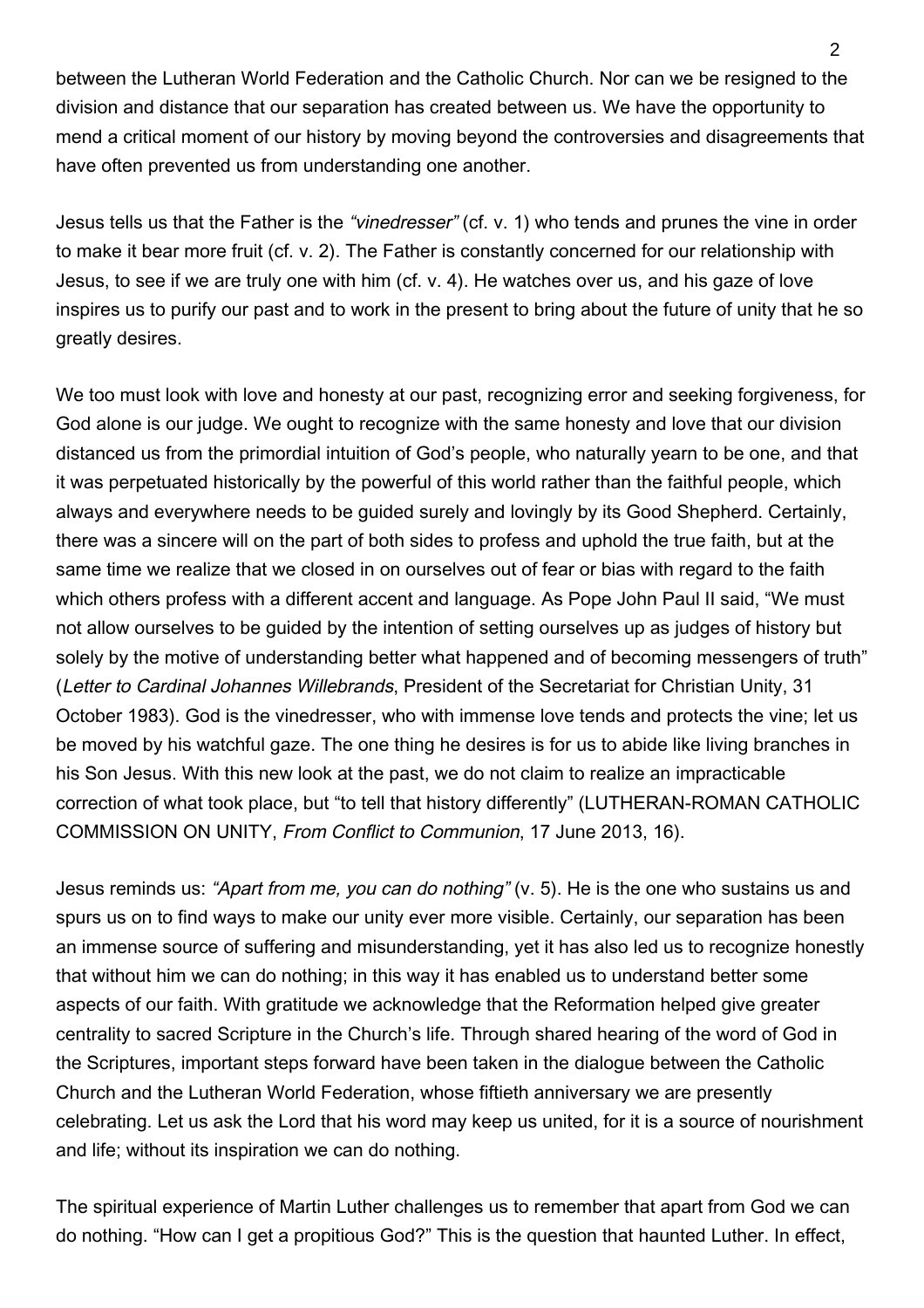the question of a just relationship with God is the decisive question for our lives. As we know, Luther encountered that propitious God in the Good News of Jesus, incarnate, dead and risen. With the concept "by grace alone", he reminds us that God always takes the initiative, prior to any human response, even as he seeks to awaken that response. The doctrine of justification thus expresses the essence of human existence before God.

Jesus intercedes for us as our mediator before the Father; he asks him that his disciples may be one, "so that the world may believe" (*Jn* 17:21). This is what comforts us and inspires us to be one with Jesus, and thus to pray: "Grant us the gift of unity, so that the world may believe in the power of your mercy". This is the testimony the world expects from us. We Christians will be credible witnesses of mercy to the extent that forgiveness, renewal and reconciliation are daily experienced in our midst. Together we can proclaim and manifest God's mercy, concretely and joyfully, by upholding and promoting the dignity of every person. Without this service to the world and in the world, Christian faith is incomplete.

As Lutherans and Catholics, we pray together in this Cathedral, conscious that without God we can do nothing. We ask his help, so that we can be living members, abiding in him, ever in need of his grace, so that together we may bring his word to the world, which so greatly needs his tender love and mercy.

## JOINT STATEMENT on the occasion of the Joint Catholic-Lutheran Commemoration of the Reformation

Lund, 31 October 2016

«Abide in me as I abide in you. Just as the branch cannot bear fruit by itself unless it abides in the vine, neither can you unless you abide in me» (John 15:4).

### With thankful hearts

With this Joint Statement, we express joyful gratitude to God for this moment of common prayer in the Cathedral of Lund, as we begin the year commemorating the five hundredth anniversary of the Reformation. Fifty years of sustained and fruitful ecumenical dialogue between Catholics and Lutherans have helped us to overcome many differences, and have deepened our mutual understanding and trust. At the same time, we have drawn closer to one another through joint service to our neighbours – often in circumstances of suffering and persecution. Through dialogue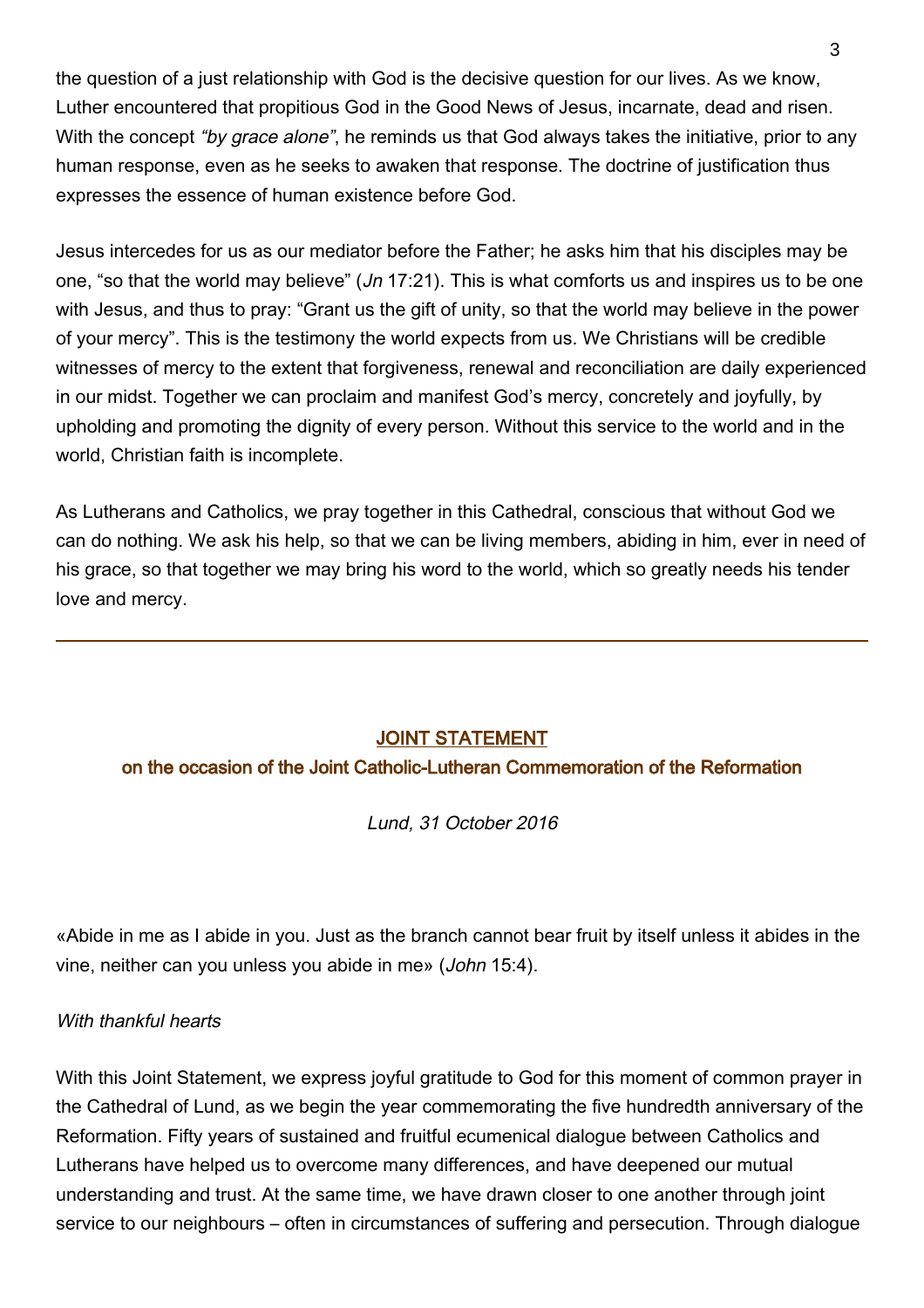and shared witness we are no longer strangers. Rather, we have learned that what unites us is greater than what divides us.

### Moving from conflict to communion

While we are profoundly thankful for the spiritual and theological gifts received through the Reformation, we also confess and lament before Christ that Lutherans and Catholics have wounded the visible unity of the Church. Theological differences were accompanied by prejudice and conflicts, and religion was instrumentalized for political ends. Our common faith in Jesus Christ and our baptism demand of us a daily conversion, by which we cast off the historical disagreements and conflicts that impede the ministry of reconciliation. While the past cannot be changed, what is remembered and how it is remembered can be transformed. We pray for the healing of our wounds and of the memories that cloud our view of one another. We emphatically reject all hatred and violence, past and present, especially that expressed in the name of religion. Today, we hear God's command to set aside all conflict. We recognize that we are freed by grace to move towards the communion to which God continually calls us.

#### Our commitment to common witness

As we move beyond those episodes in history that burden us, we pledge to witness together to God's merciful grace, made visible in the crucified and risen Christ. Aware that the way we relate to one another shapes our witness to the Gospel, we commit ourselves to further growth in communion rooted in Baptism, as we seek to remove the remaining obstacles that hinder us from attaining full unity. Christ desires that we be one, so that the world may believe (cf. John 17:21).

Many members of our communities yearn to receive the Eucharist at one table, as the concrete expression of full unity. We experience the pain of those who share their whole lives, but cannot share God's redeeming presence at the Eucharistic table. We acknowledge our joint pastoral responsibility to respond to the spiritual thirst and hunger of our people to be one in Christ. We long for this wound in the Body of Christ to be healed. This is the goal of our ecumenical endeavours, which we wish to advance, also by renewing our commitment to theological dialogue.

We pray to God that Catholics and Lutherans will be able to witness together to the Gospel of Jesus Christ, inviting humanity to hear and receive the good news of God's redeeming action. We pray to God for inspiration, encouragement and strength so that we may stand together in service, upholding human dignity and rights, especially for the poor, working for justice, and rejecting all forms of violence. God summons us to be close to all those who yearn for dignity, justice, peace and reconciliation. Today in particular, we raise our voices for an end to the violence and extremism which affect so many countries and communities, and countless sisters and brothers in Christ. We urge Lutherans and Catholics to work together to welcome the stranger, to come to the aid of those forced to flee because of war and persecution, and to defend the rights of refugees